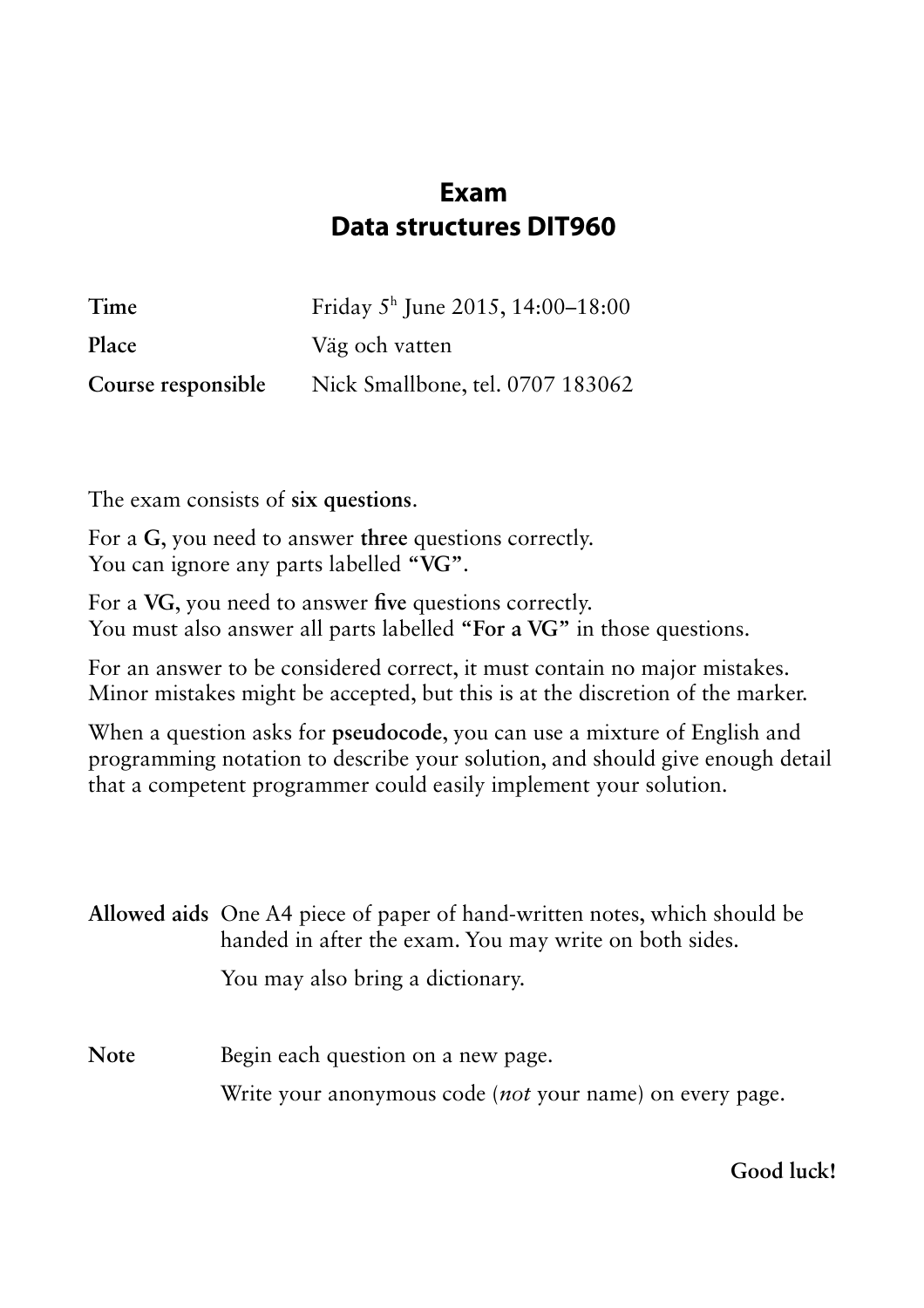1. The following algorithm takes as input an array which may contain duplicates. It returns true if all elements of the array occur an odd number of times. Otherwise it returns false.

For example, on the array {1, 3, 2, 2, 5, 2} it returns true, but on the array  $\{1, 3, 2, 2, 5, 2, 5\}$  it returns false because 5 occurs an even number of times.

```
S = new AVL treefor every element x in input array
   if S.member(x)
     S.delete(x)
   else
     S.insert(x)
// At this point, S contains those elements that
// occur an odd number of times
for every element x in input array
   if not S.member(x)
     return false
return true
```
Assuming that *n* is the length of the input array, what is the big-O complexity of this algorithm?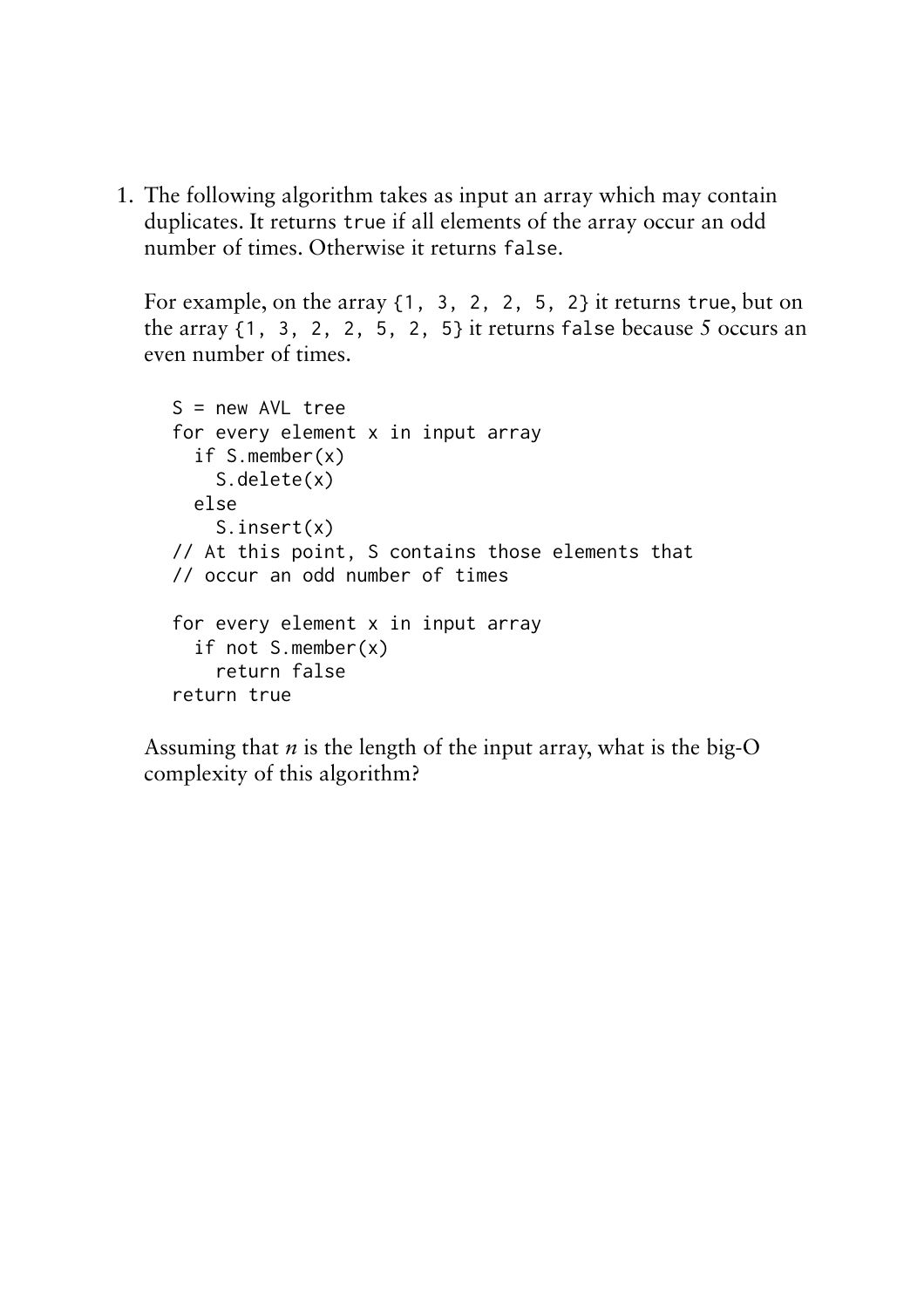2. Which array out of A, B and C represents a binary heap? Only one answer is right.

|  | 0 1 2 3 4 5 6 7 8 9 10 11                                   |  |  |  |  |  |
|--|-------------------------------------------------------------|--|--|--|--|--|
|  | $A =$   1   12   23   10   15   38   45   15   18   20   21 |  |  |  |  |  |
|  | 0 1 2 3 4 5 6 7 8 9 10 11                                   |  |  |  |  |  |
|  | $B =   1   8   27   10   45   83   91   31   12   52   51$  |  |  |  |  |  |
|  | 0 1 2 3 4 5 6 7 8 9 10 11                                   |  |  |  |  |  |
|  | C =   1   13   20   21   65   54   67   41   30   83   52   |  |  |  |  |  |

- a) Write the heap out as a binary tree.
- b) Add 23 to the heap, making sure to restore the heap invariant. How does the array look now?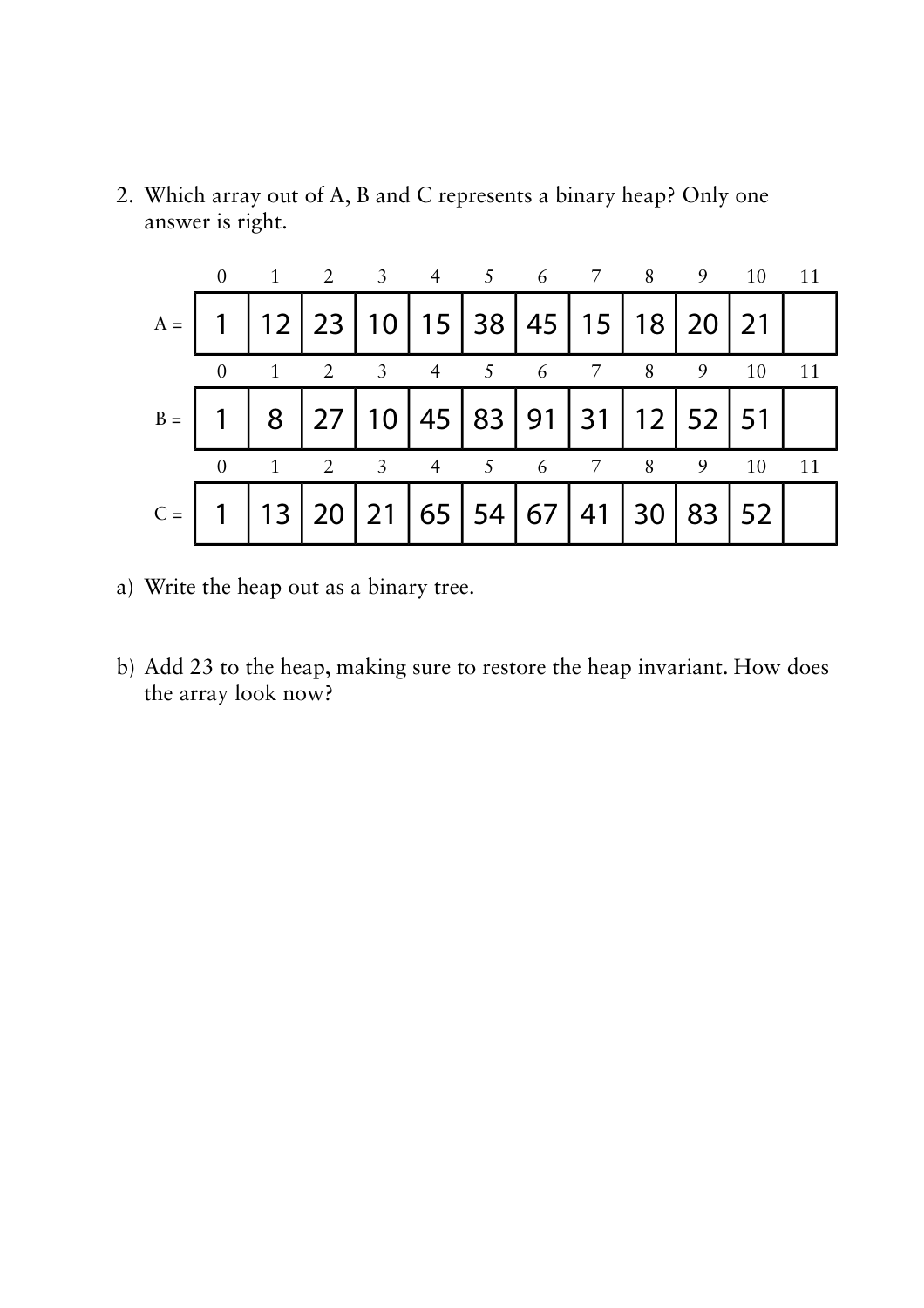- 3. Design an algorithm that takes:
	- An array containing *n* distinct natural numbers
	- A number  $k \leq n$

and calculates the sum of the *k* largest numbers in the array.

For example, if the array is {3, 7, 5, 12, 6} and *k* = 3, then the algorithm should return 25 (12+7+6).

## **You may freely use standard data structures and algorithms from the course in your solution, without explaining how they are implemented.**

Write down your algorithm as **pseudocode** – you don't need to write fully detailed Java code.

For a G: your algorithm should take O(n log n) time.

For a VG: your algorithm should take O(n log k) time.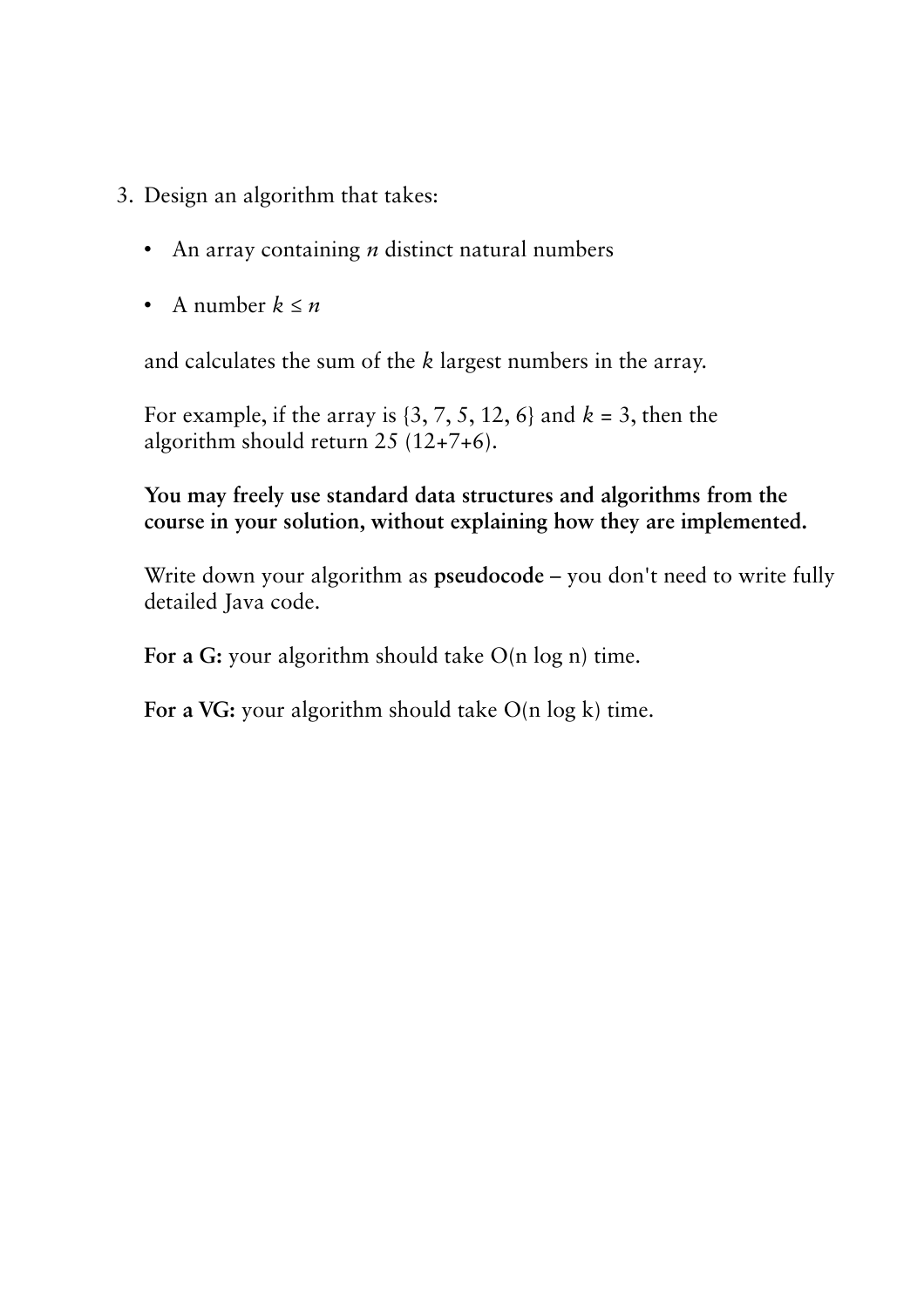- 4. Design a data structure for storing a set of integers. It should support the following operations:
	- new(): create a new, empty set
	- $\circ$  insert(x): add an integer x to the set
	- $\circ$  member(x): test if a given integer x is in the set
	- $\circ$  increaseBy(x): add x to all the integers in the set

For example, calling increaseBy(2) on a set containing the values 1,2,3,4,5 should give a set containing the values 3,4,5,6,7.

## **You may freely use standard data structures and algorithms from the course in your solution, without explaining how they are implemented.**

You should say what design or existing data structure you have chosen, and give **pseudocode** for each of the operations – you don't need to write fully detailed Java code.

The operations must have the following time complexities:

```
◦ For a G:
```
 $O(1)$  for new, O(log n) for insert/member,  $O(n)$  for increaseBy (where n is the number of elements in the set)

◦ **For a VG:**

as for G but the complexity of increaseBy must be  $O(1)$ .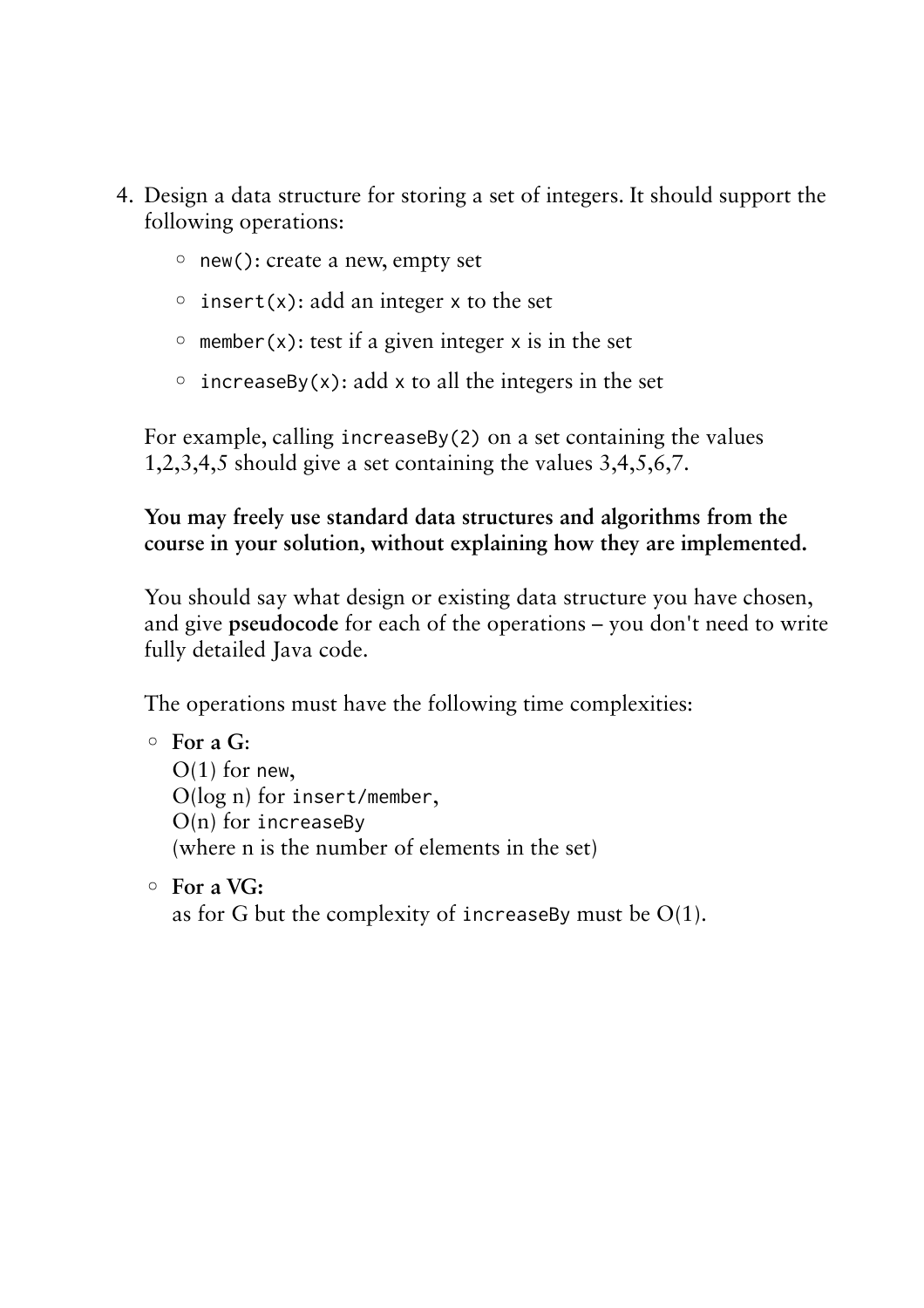5. You are given the following binary search tree.



- a) Colour the nodes of the tree red and black so that it becomes a valid redblack tree. If you don't have a coloured pen, you could e.g. draw a circle for red nodes and a square for black nodes.
- b) Insert 60 into the tree using the red-black insertion algorithm. Write down the final tree.